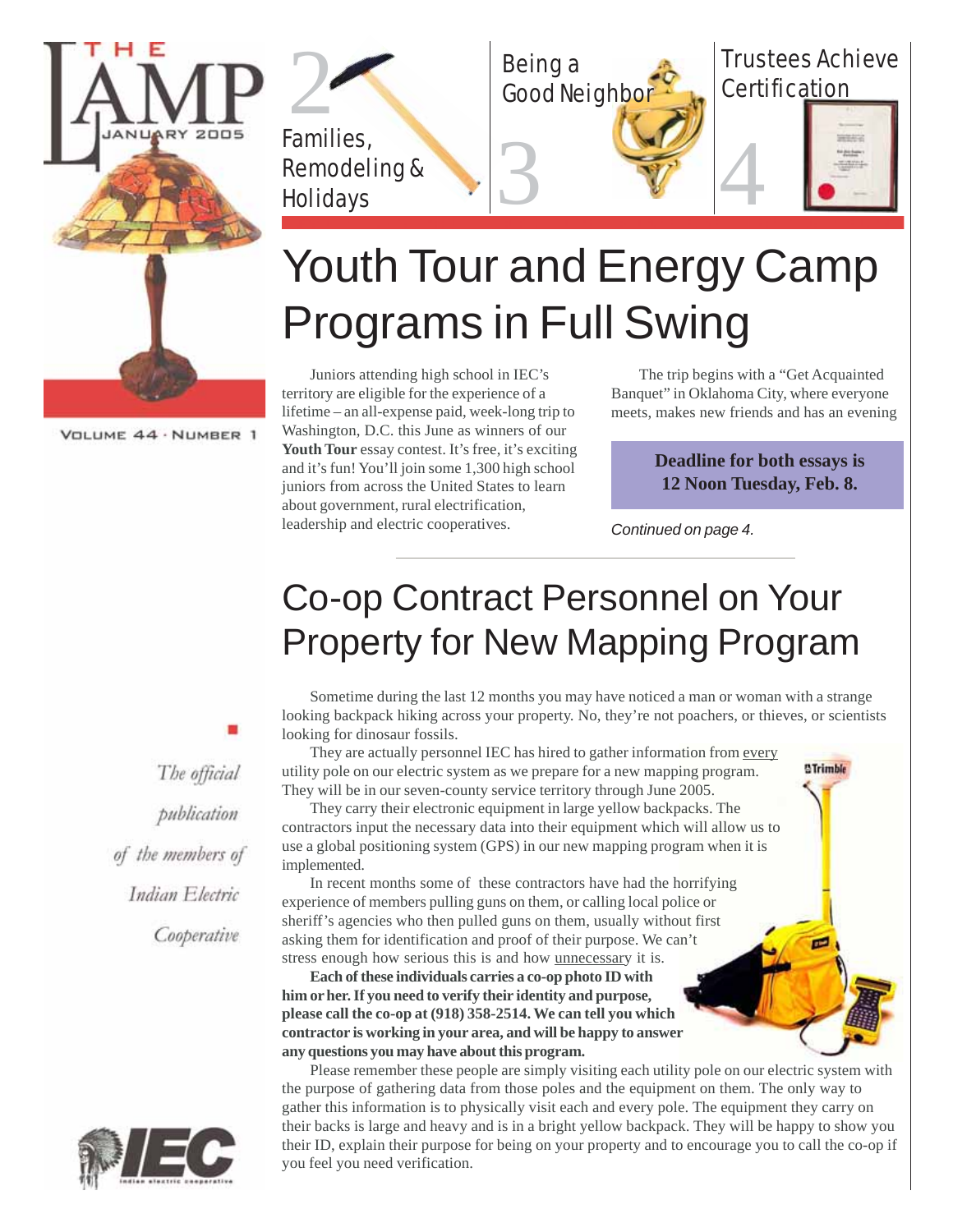### Cowboy Hats & Hard Hats

## Families + Remodeling = Happy Holidays?

It is difficult to write a column a month in advance. Will what you write be timely a month from now? The better question might be "was it ever timely?" I hope you all experienced a wonderful Christmas and a happy New Year and Santa brought you everything you wanted.

I hope I also had a merry Christmas and happy New Year. I am fairly confident I will have had a merry Christmas. With my son home from college and my daughter already getting ready for college next fall, I am sure we had a good Christmas. I am sure their significant others (yes, this means you Krista and Patrick) will have shared in the happy, festive occasion.

Now, the New Year's celebration is a completely different story. My wife's family is coming for a late Christmas celebration on New Year's Day. I dearly love all her family (all 12 including spouses and children) but this will mark the first time they have

Е

all been at our house at one time and Beverly and I have been married for 25 years. Combined with our family and guests, our house will be full indeed.

As you might well imagine, my wife is beside herself with anticipation. What is starting out as a steady flow of planning, cleaning, straightening, trimming, arranging and re-arranging will surely culminate in a whirlwind of activity that will test the limits of all involved.

Did I mention the remodeling? Since we moved into our home a year ago, we have slowly been updating the décor with plaster, paint and hours of drudgery disguised as quality time. We have a large living room with the world's ugliest carpet and no direct lighting. I fondly compare the room to a bat cave. We had talked over various things we wanted to do to update the room and the family visit lit a fire under us to "git 'er done." I have grown a little smarter with age and we are securing the services of professionals to get the job done before the big event. Now our electrician, Doyle, was enlisted

by Jack Clinkscale, General Manager

to add some new lighting and replace a ceiling fan and he was able to fit the job into his busy schedule and should be done in short time. Now, the new flooring was a little different story. The tile folks assured us they could get the project done before our deadline so we picked out the tile we wanted and were just waiting for them to pick a date to do the job. Imagine our surprise when they called and told us they would start on December 27! Now we have to arrange for the furniture delivery and have everything in place before the big day. Did I also mention we have to find a TV person to move the satellite connection to a different part of the room? I don't know whether Bev will need a straight jacket or a good supply of valium.

This will be a holiday I'm sure we will reflect on and laugh about someday well into the future. But for now, I just hope Bev doesn't strangle Santa.

#### **INDIAN ELECTRIC COOPERATIVE, INC.**

**Office Hours** 7:30 a.m. – 4:00 p.m. (Monday - Friday) (918) 358-2514 www.iecok.com

**To Report an Outage** (918) 358-2514 or 1-800-482-2750

**24-hour Service Center** (918) 295-9520

#### **Board of Trustees**

| Loris Peckenpaugh, President | District 6        |
|------------------------------|-------------------|
| Berry Keeler, Vice-President | District 9        |
| Leon Day, Sec.-Treas.        | District 4        |
| <b>Robert Burk</b>           | District 1        |
| <b>Mike Spradling</b>        | <b>District 2</b> |
| J.W. Perry                   | District 3        |
| <b>Wanda Foster</b>          | District 5        |
| <b>Bill Boone</b>            | District 7        |
| <b>Greg Fielding</b>         | District 8        |
| <b>Gary Moore</b>            | District 8        |
| <b>Rock Reese</b>            | District 9        |
|                              |                   |

Jack Clinkscale, General Manager Kay Rabbitt-Brower, Editor

*The Lamp* (USPS 942-940) is published monthly by Indian Electric Cooperative, Inc., P.O. Box 49, Highway 64 Southeast, Cleveland, Oklahoma 74020 for the interest of its membership. Subscription price was \$0.17 per month in 2004. Periodical postage paid at Cleveland, Oklahoma and additional mailing offices.

- Postmaster: Send address changes to The Lamp, P.O. Box 49, Cleveland, OK 74020.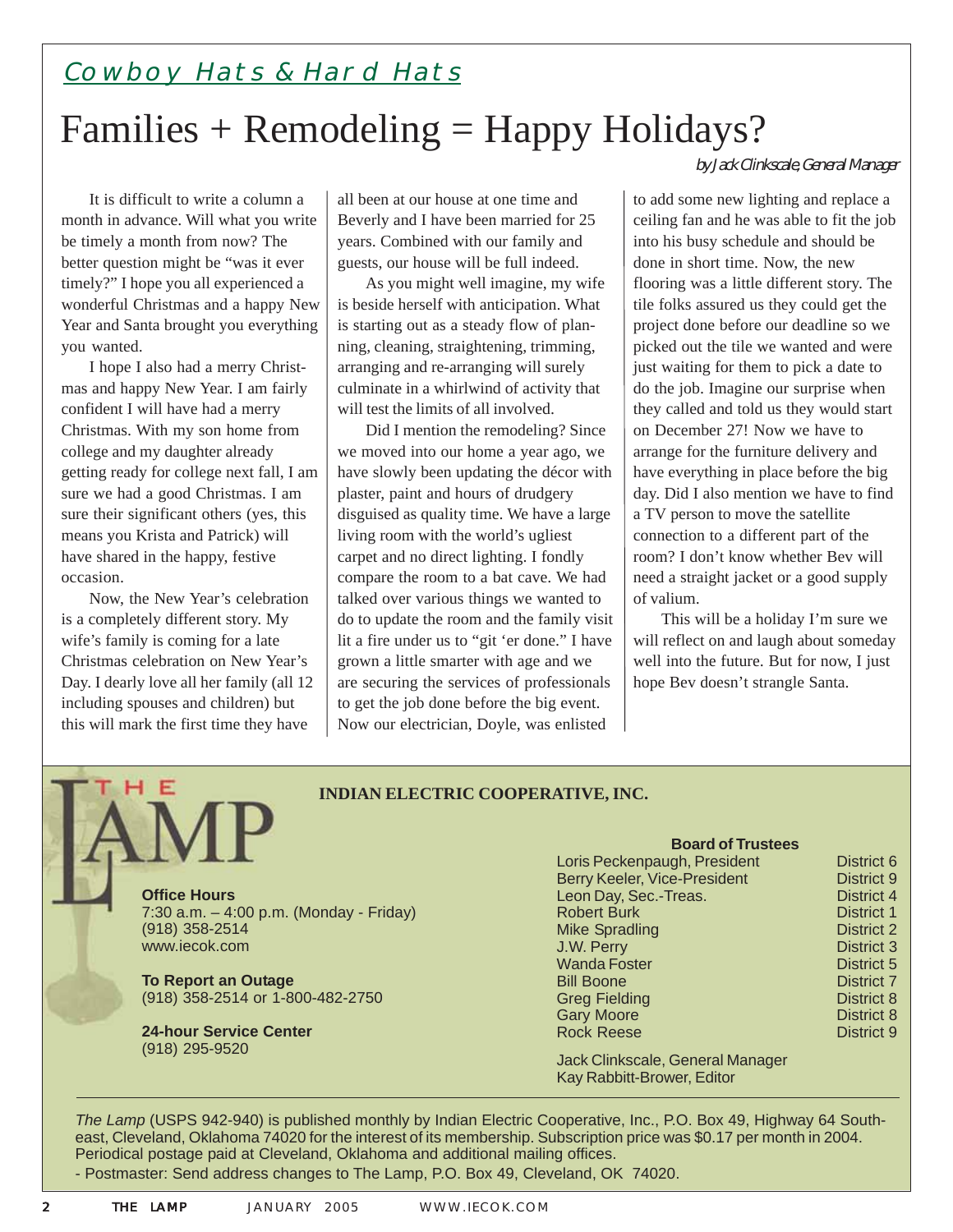# Community Involvement is Part of Being a Co-op Good Neighbor

For IEC, being a good neighbor means more than simply keeping the lights on. It means sharing the work and the expense of a desired goal.

Throughout the year, IEC donates money, the time and talents of volunteering personnel, and provides financial support to a variety of events and organizations. All because what is important to our communities and our members, is important to us. Anything that has a positive impact on our communities, or the organizations that serve those communities and their residents, is what we want to support.

Some of our participation is on an annual basis. Such as when our employees hand out candy to youngsters dressed for Halloween during "Trick or Treat on Broadway," sponsored by the Cleveland Chamber of Commerce, or when we provide financial support for the 5th of July celebration. In recent years, IEC personnel and family members can be found walking the track throughout the night at the American Cancer Society's Relay for Life.

We provide a variety of services and assistance to both the Lake Keystone and Kaw Lake Associations. We attend meetings, pay dues, and donate



*IEC donated the electric line which City of Cleveland contractors laid underground for the Country Fest celebration in October at Feyodi Recreation Area.*

the skills of some of our employees because we want to support these organizations which actively help develop the lake areas.

You can find IEC personnel or co-op participation at Pawnee's Wild West Rodeo and the Pawnee Bill Wild West

> Show, and in a number of parades throughout the year. We are

members of chambers of

*Co-op trucks and employees can be found participating in parades, such as the Fairfax Christmas parade, across the service territory.*

commerce in the towns and communities in our service territory.

And we work with area schools to educate youth on electrical safety, and to give them unique opportunities through our Youth Tour and Energy Camp programs. We sponsor trophies which are awarded during local livestock shows.

Our linemen and bucket trucks can be seen helping athletic organizations when they need to change the bulbs in light fixtures at the football, baseball, softball or soccer fields.

"These aren't just communities we serve," says IEC General Manager Jack Clinkscale, "these are communities where we live. These are our homes, our schools, our chambers of commerce. We want to help bring a desired way of life to the residents, and see the communities prosper and grow.

"We want to be a good neighbor," he says.